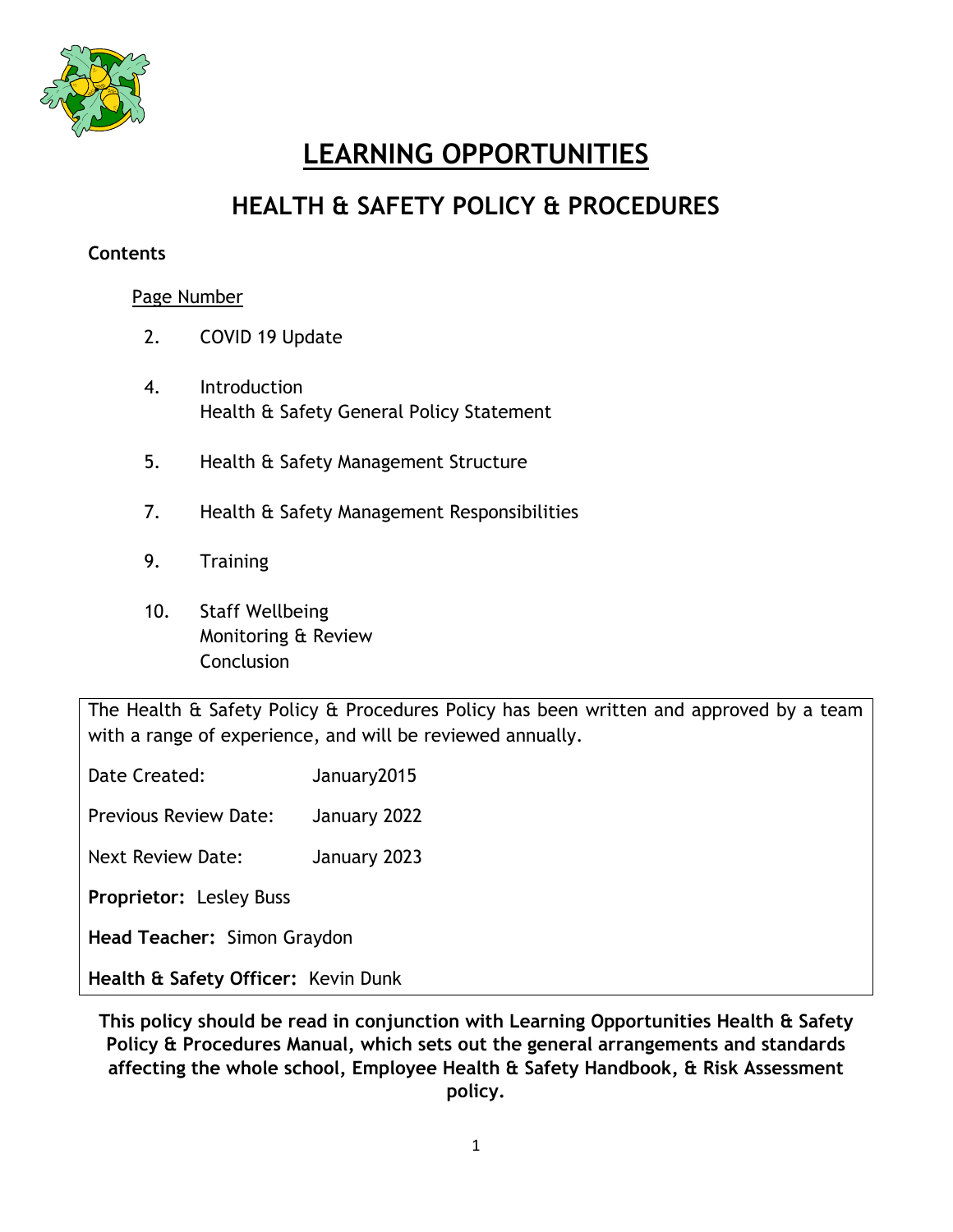The health, safety and welfare of all the people that work or learn at Learning Opportunities are of fundamental importance. We aim to provide a safe, secure and pleasant environment for everyone where people are fully supported.

# **COVID-19 UPDATE**

The overarching objective of our policy is to maximise the number of students receiving faceto face education and to minimise any disruption, in a way that best manages the COVID-19 risk.

#### **This update is based on:**

- DfE Schools COVID-19 Operational Guidance January 2022. This includes public health advice, endorsed by the United Kingdom Health Security Agency (UKHSA). This advice remains subject to change as the situation develops.
- **DfE Contingency Framework January 2022**

Learning Opportunities will regularly review and update our risk assessments - treating them as 'living documents', as the circumstances in our school and the public health advice changes.

# **In accordance with the changes to previous advice:**

- We will no longer keep students in consistent groups ('bubbles'). We will continue to monitor the situation and should it become necessary, we will reintroduce 'bubbles' for a temporary period. This decision will not be taken lightly and will take account of the detrimental impact such a change could have on the delivery of education.
- As a school, we will no longer be expected to undertake contact tracing this will be undertaken by NHS Test & Trace. Further information is available in NHS Test and Trace: what to do if you are contacted and in the stay at home: guidance for households with possible or confirmed
- coronavirus (COVID-19) infection. Face coverings are no longer advised for students, staff and visitors.

# **Learning Opportunities will consider taking extra action:**

- to help manage a COVID-19 outbreak within the school
- as part of a package of measures responding to a variant of concern (VoC) or in response to extremely high prevalence of COVID-19 in the community
- to prevent unsustainable pressure on the NHS

If this becomes necessary, we will take account of DfE guidance contained within the 'Contingency framework: education & childcare settings' January 2022.

Learning Opportunities current contingency plan describes what we will do if students or staff test positive for COVID-19, and how we would operate if we were advised to reintroduce any measures to help break chains of transmission.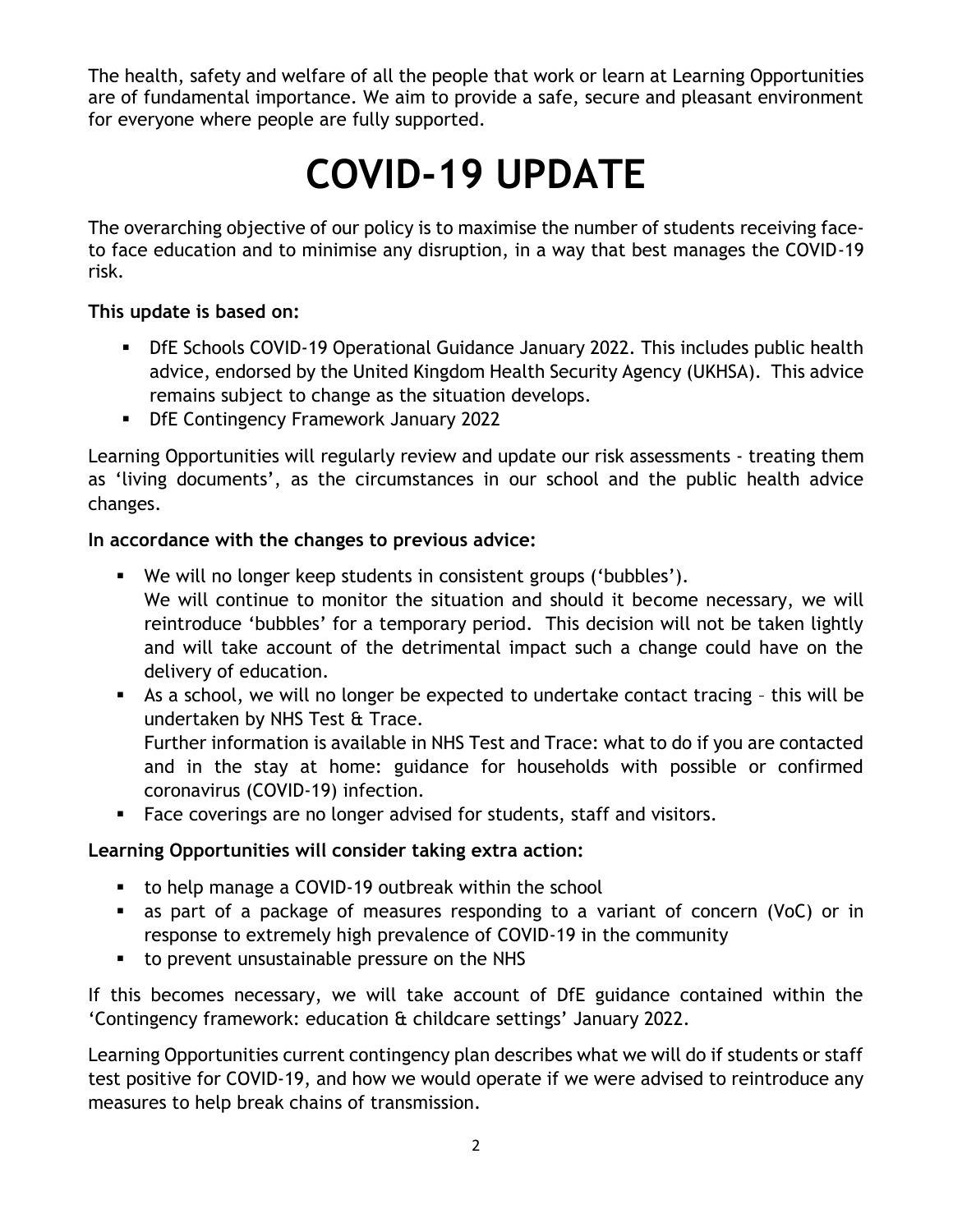#### **Learning Opportunities Contingency plan covers:**

- **•** roles and responsibilities
- when and how to seek public health advice
- details on the types of control measures in place

#### **For each control measure we include:**

- **EXECT** actions we would take to put it in place quickly
- how we would ensure every student receives the quantity and quality of education and support to which they are normally entitled
- **•** how we would communicate changes to students, parents / carers and staff

#### **We will use the following thresholds as an indication for when to seek public health advice:**

- 5 students or staff, who are likely to have mixed closely, test positive for COVID-19 within a 10-day period
- 10% of students or staff who are likely to have mixed closely test positive for COVID-19 within a 10-day period

# **Should we reach a threshold, we will review and reinforce the testing, hygiene and ventilation measures already in place. In addition, we will consider:**

- whether any activities could take place outdoors
- ways to improve ventilation indoors, where this would not significantly impact thermal comfort
- one-off enhanced cleaning focusing on touch points and any shared equipment

As a school, we will continue to ensure good hygiene for everyone, maintain appropriate cleaning regimes, keep occupied spaces well ventilated, and follow public health advice on testing, self-isolation and managing confirmed cases of COVID-19.

Advice for school's states that staff and secondary school students should continue to test twice weekly at home, with lateral flow device (LFD) test kits, 3-4 days apart. Testing remains voluntary but is strongly encouraged.

# **Those formerly considered to be clinically extremely vulnerable**

Following expert clinical advice and the successful rollout of the COVID-19 vaccine programme, people previously considered to be particularly vulnerable, clinically extremely vulnerable (CEV), and high or higher-risk **are not being advised to shield again**.

Students previously considered CEV should attend school and should follow the same COVID-19 guidance as the rest of the population. In some circumstances, a student may have received personal advice from their specialist or clinician on additional precautions to take and they should continue to follow that advice.

In most cases, parents and carers will agree that a student with symptoms should not attend the school, given the potential risk to others. If however they insist on their child attending,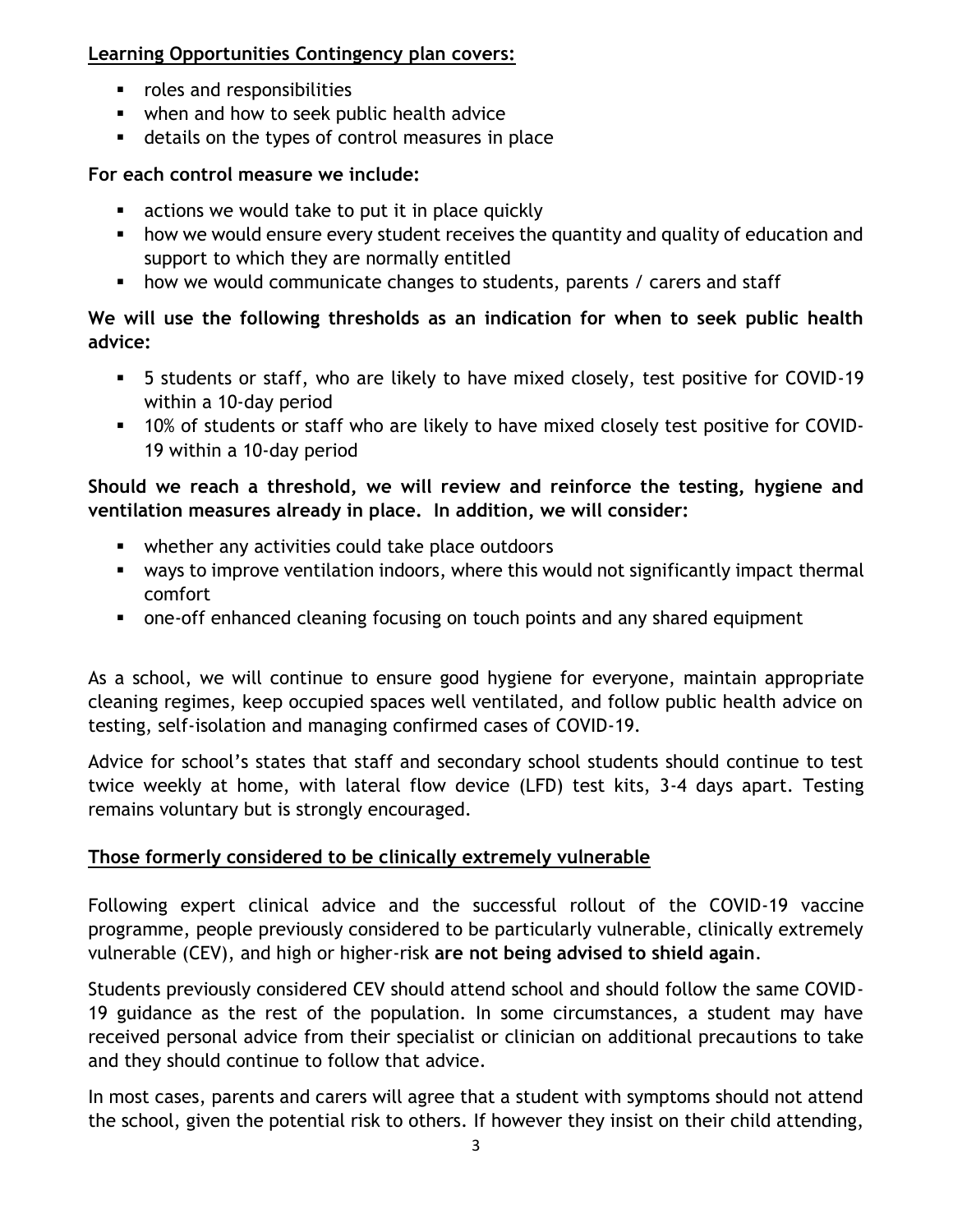we may take the decision to refuse the student if, in our reasonable judgement, it is necessary to protect other students and staff from possible infection with COVID-19. In such cases, we will ensure that our decision is carefully considered in light of all the circumstances and current public health advice.

#### **Risk Assessments**

Learning Opportunities acknowledge that the risk from COVID-19 cannot be completely eliminated, but will do everything reasonably practicable to minimise the risk to students, staff and visitors. This will include undertaking a risk assessment to identify the measures needed to reduce the risks. The results of risk assessments will be shared and made accessible to all.

**This policy will be reviewed and revised as necessary in response to changes in legislation or guidance on methods of working. Staff, students, parents / carers, visitors and contractors are all required to cooperate with us in making this policy work.**

#### **INTRODUCTION**

The Proprietor of the school acknowledges their responsibility under the Health and Safety at Work Act 1974 to provide a safe and healthy environment for all staff, students and other people who come onto the premises.

The Proprietor will take all reasonably practicable steps within their power to fulfil this responsibility. They will operate within the structure and framework as detailed in the School Health & Safety Policy and Procedures Manual, and will where reasonably practicable apply all health and safety instructions and advice issued by enforcing bodies.

This Health and Safety Policy contains a plan detailing how we manage our health and safety issues. The policy sets out our commitment to manage risks and provide good standards of health and safety and also to meet our legal duties. Health and safety is an integral part of how we operate as a responsible employer - we have put in place the necessary organisation and arrangements to achieve this. This policy has been initiated after carrying out a full appraisal of our health, safety and welfare requirements and will be reviewed periodically (at least annually).

To assist us with our duty we have retained Peninsula Business Services Limited to provide information and guidance on how these provisions should be managed and recorded. We accept that we cannot discharge our responsibility for managing health, safety and welfare within the workplace to others outside our employ.

#### **HEALTH & SAFETY GENERAL POLICY STATEMENT**

Statement of intent: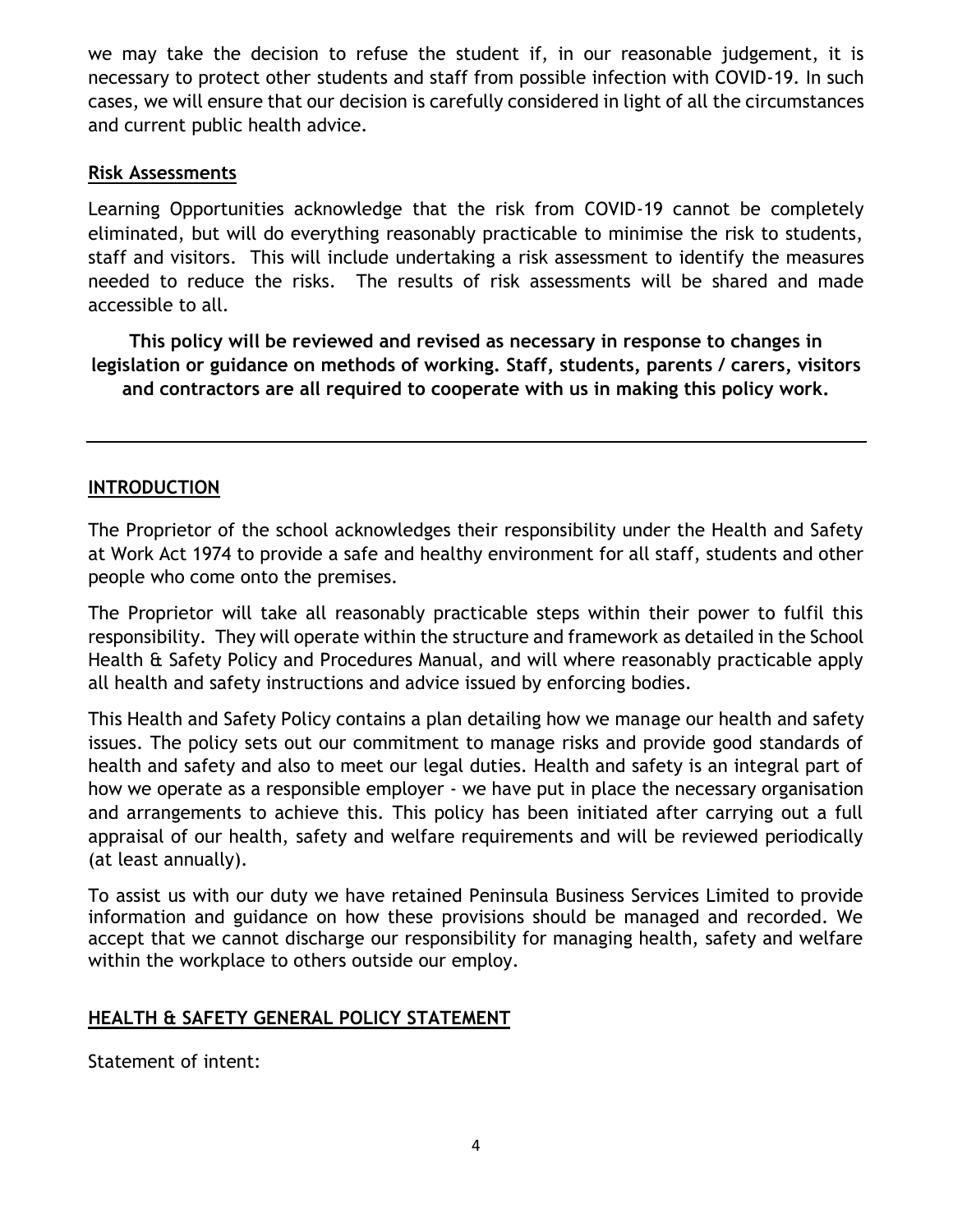Learning Opportunities recognises that it has responsibilities for the health and safety of employees whilst at work and others who could be affected by our work activities. We will assess the hazards and risks faced by our workforce in the course of their work and take action to control those risks to an acceptable, tolerable level.

Learning Opportunities intends meeting its legal obligations by providing and maintaining a safe and healthy working environment so far as is reasonably practicable. This will be achieved by;

- providing leadership and adequate control of identified health and safety risks;
- consulting with our employees on matters affecting their health and safety;
- providing and maintaining safe equipment;
- ensuring the safe handling and use of substances;
- providing information, instruction, training where necessary;
- ensuring that all staff are competent to do their work, and giving them appropriate training;
- preventing accidents and cases of work related ill health;
- actively managing and supervising health and safety at work;
- having access to competent advice;
- aiming for continuous improvement in our health and safety performance and management through regular (at least annual) review and revision of this policy; and
- the provision of the resource required to make this policy and our health and safety arrangements effective.

#### **We also recognise;**

- our duty to co-operate and work with other employers when we work at premises or sites under their control to ensure the continued health and safety of all those at work; and
- our duty to co-operate and work with other employers and their workers, when their workers come onto our premises or sites to do work for us, to ensure the health and safety of everyone at work.

To help achieve our objectives and ensure our staff recognise their duties under health and safety legislation whilst at work, we will remind them of their duty to take reasonable care for themselves and for others who might be affected by their activities. These duties are explained at induction and also set out in an Employee Safety Handbook, which sets out their duties and includes our specific health and safety rules.

# **HEALTH & SAFETY MANAGEMENT STRUCTURE**

Although the Proprietor has overall responsibility for the implementation of this policy, day to day responsibility for particular issues has been delegated to key personnel.

**The Proprietor** is responsible for:

 ensuring that Learning Opportunities Health and Safety Policy is approved for use and that arrangements are in place for the school to implement it.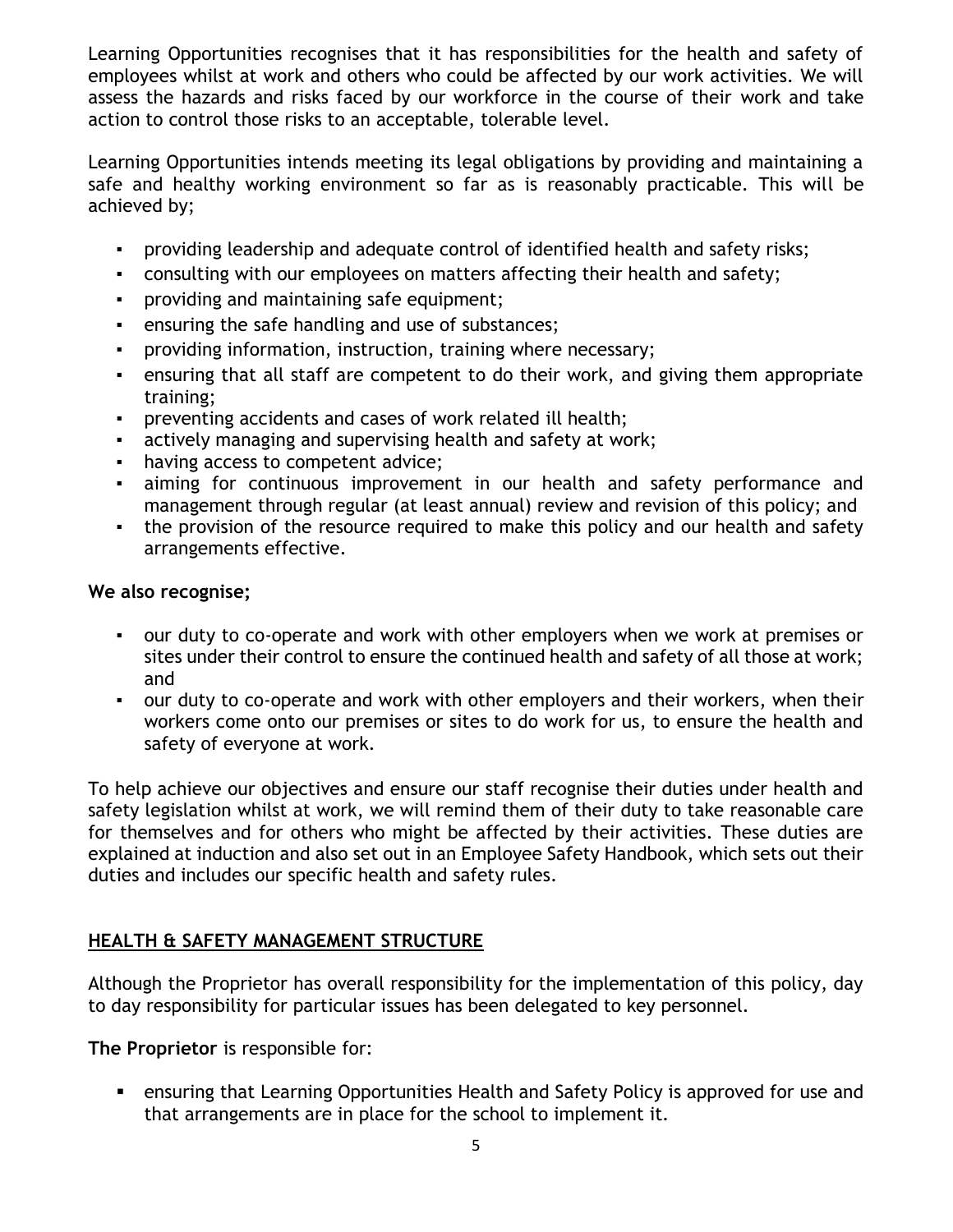- strategic health and safety planning and for periodic review of health and safety performance**.**
- **Providing appropriate challenge to the Head Teacher in matters relating to H&S**

In order to fulfil their responsibility, the Proprietor will, as far as reasonably practicable, ensure that:

- Health & Safety management procedures and systems are incorporated as an integral part of the overall school management system, and are adequately given a level of consideration equal to other school issues;
- the School Health & Safety Policy and Procedures Manual, as it relates to areas, activities and persons under the schools control is understood, implemented, maintained and monitored;
- pro-active health and safety risk management is implemented, and reviewed to meet statutory, best practice and local / national requirements;
- where health, safety and welfare duties and responsibilities are delegated to school staff, appropriate and sufficient information, instruction and /or training is identified and organised;
- adequate resources, both personnel and financial, are allocated to secure implementation of the policy.
- communication and liaison is maintained with all those who may need to be aware of the requirements of this policy and its procedures;
- a review of the policy and its implementation is carried out at suitable intervals;

**Headteacher** is responsible for securing the full implementation of the school's Health and Safety Policy.

The Headteacher will work alongside the Health & Safety Officer, and co-operate with the Proprietor to ensure that:

- this policy and all other legislative requirements are managed under the normal method of delegated powers
- adequate health and safety management systems and procedures, that comply with the School Health & Safety Policy and Procedures Manual, are implemented within the school;
- where duties and responsibilities are to be delegated, necessary information, instruction or training is identified and organised;
- all staff are familiar with, and comply with, the requirements of the school's Health and Safety Policy and that all new employees are inducted into the requirements of the Health and Safety Policy and any school guidelines and instructions.
- all hazards are identified, significant findings of assessments are recorded, groups exposed to risks are identified and the actions taken to protect the health and safety of these groups are recorded.
- systems are in place to monitor the application and effectiveness of the health and safety procedures;
- at intervals agreed with the Proprietor, a review of Health & Safety in the school is carried out; and,
- they take an active and visible part in communicating and encouraging a positive attitude to health, safety and welfare.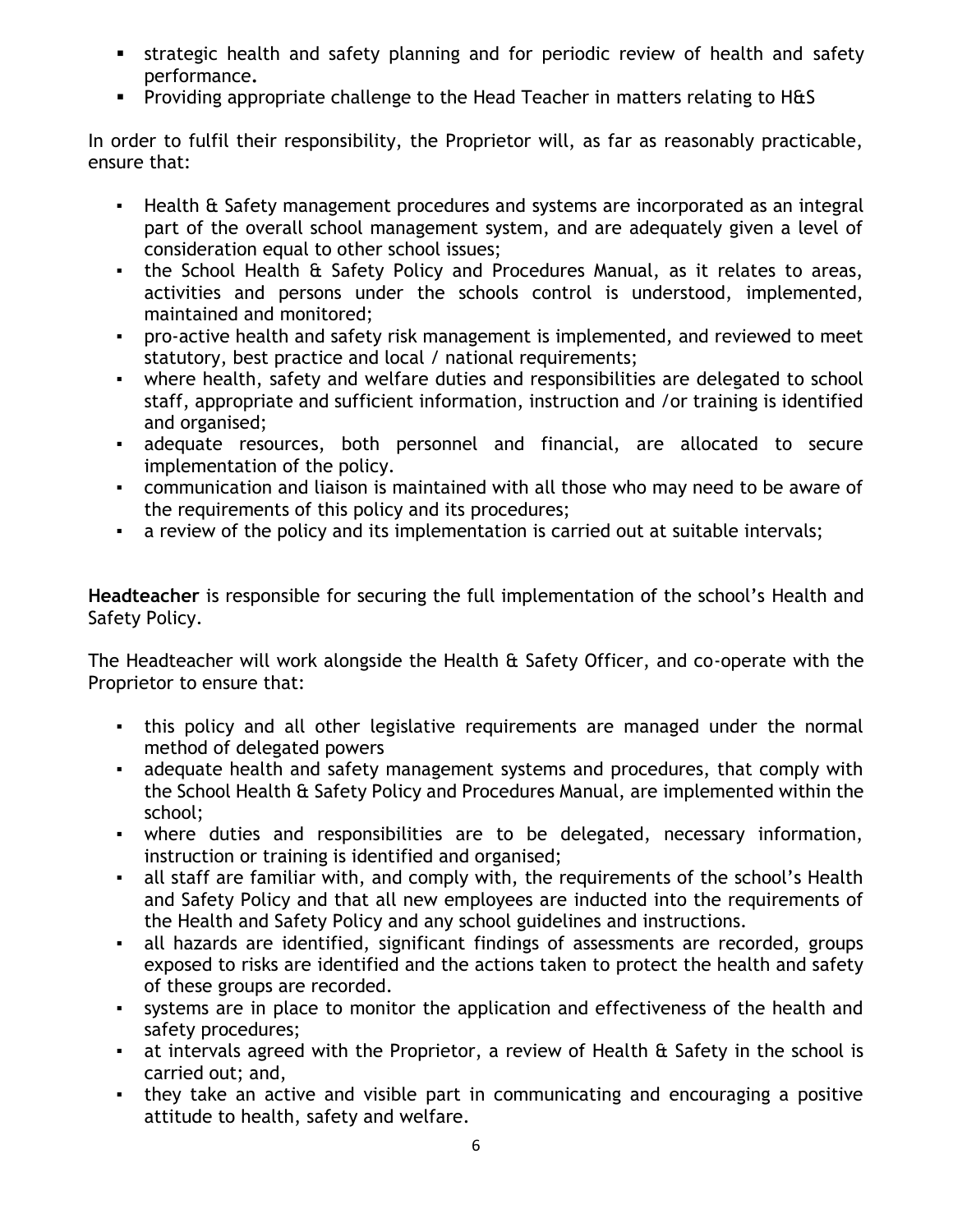▪ Reporting to the Proprietor on health and safety issues within the school.

**Staff** are responsible for ensuring that the requirements of this policy and legal requirements are implemented and monitored.

All staff have a responsibility to:

- Comply with the school's health & safety policy & procedures;
- take reasonable care for the health and safety of themselves and of other persons who may be affected by their acts or omissions at work;
- observe the school's systems of safe working and take any precautions necessary to ensure the safety of themselves and others affected by their work;
- Safety measures and controls identified by risk assessments are implemented.
- co-operate with the school or any other duty holder so far as is necessary to enable any duty or requirement imposed on the school to be performed or complied with;
- use the correct tools and equipment appropriate for the job and ensure that they are kept in good condition, and not adapted for unauthorised use;
- make use of safety aids, appliances, equipment and protective clothing provided;
- report and seek advice, without delay, on any unsafe conditions, defects in the premises or equipment, or any shortcomings in health and safety arrangements;
- do not intentionally or recklessly interfere with or misuse anything provided in the interests of health, safety or welfare;
- notify immediately any accident, injury, illness, disease, dangerous occurrence or near miss associated with the carrying out of their duties and responsibilities;
- familiarise themselves with the action to take in the event of fire or other emergency;
- **•** seek advice at the earliest opportunity if they have any concerns regarding health  $\theta$ safety of staff or students in the school.

**Students** are encouraged to participate in helping to create a safe learning environment in school.

They are responsible for:

- **Complying with school rules and procedures.**
- **Taking reasonable care of themselves and others.**
- Co-operating with their teachers and other school staff.
- Using equipment and substances in the manner in which they are instructed.
- Not misusing anything provided for the purposes of health and safety.
- **•** Reporting anything they believe to be hazardous or dangerous to a member of staff.

# **HEALTH & SAFETY MANAGEMENT RESPONSIBILITIES**

The Proprietor has recognised that they retain overall responsibility for health and safety matters. They also recognise that the business needs to take action in respect of the key points listed here. In managing these matters emphasis is placed on recognising hazards and potential risks and then taking steps to minimise their effects on employees and others.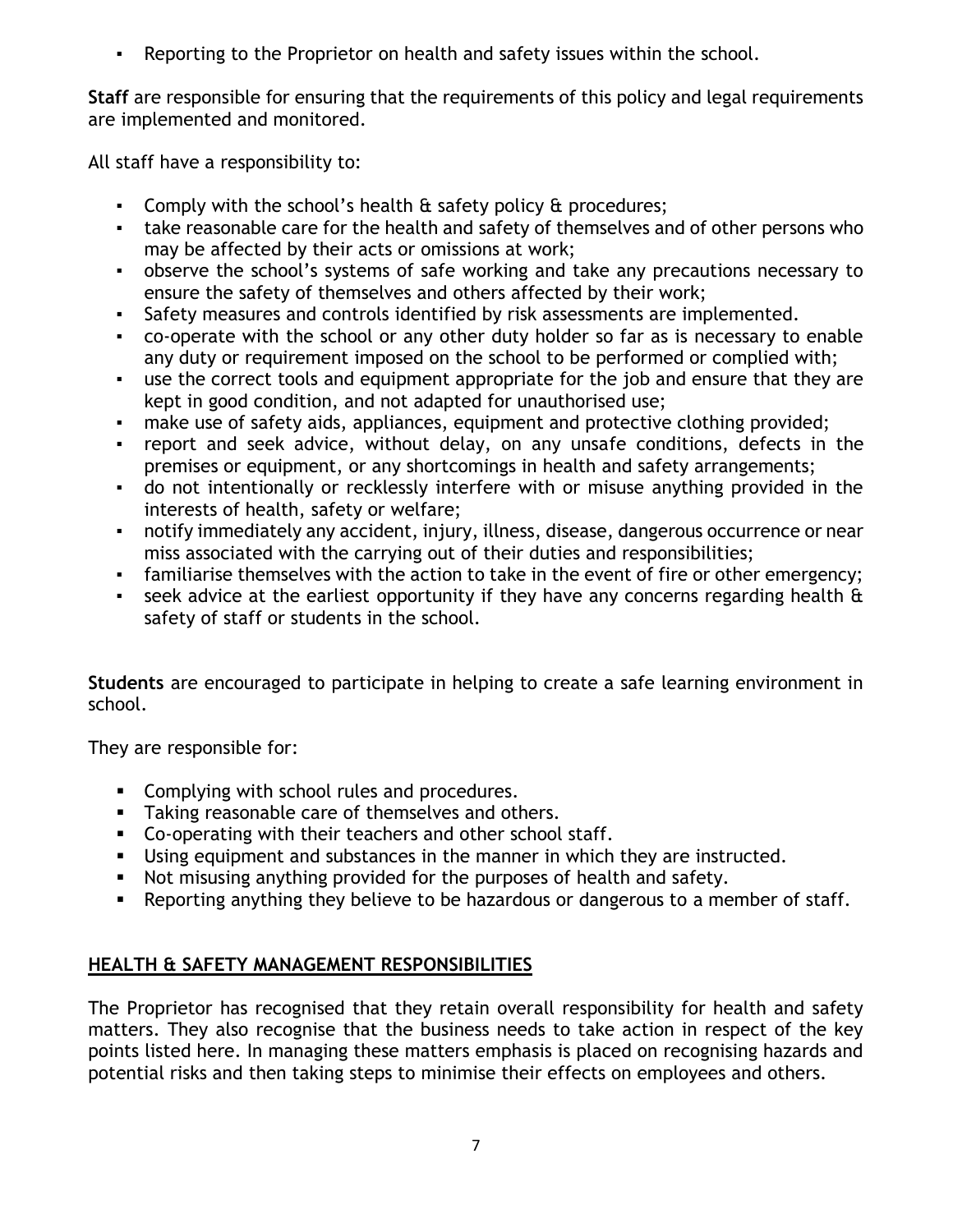# **General**

- Provide and resource an effective health and safety management system.
- Make arrangements to consult with staff on health and safety matters.
- Arrange and maintain appropriate Employers' Liability Insurance cover.
- Ensure that health and safety implications are considered when acquiring new equipment and machinery.
- Ensure that contractors (when used) are competent and monitored during work.
- Ensure that a process is in place to identify and report hazards.
- Ensure that all employees receive appropriate health and safety training.
- Provide measures to protect the health and safety of employees working alone.
- Monitor the health and safety performance of the organisation.

#### **Occupational Health**

- Ensure that adequate procedures are in place to identify and address occupational health risks.
- Ensure that the measures required to reduce and control employees' exposure to occupational health risks are in place and used.
- Implement measures to reduce stress within the workplace.

# **Accidents, Incidents and First Aid**

- Ensure that adequate first aid arrangements are in place.
- Record accidents and incidents.
- Complete accident and incident investigations, identify causes and measures for prevention.
- Ensure that applicable injuries, diseases and dangerous occurrences are reported to the Enforcing Authority.

# **Fire and Emergency Arrangements**

Ensure that;

- Adequate arrangements are in place to deal with fire safety at our premises.
- Employees are aware of the fire and evacuation arrangements and other emergency procedures.
- **Emergency equipment is provided, tested and maintained appropriately.**
- Adequate Fire Risk Assessments are completed.

# **Risk Assessment** (refer to risk assessment policy)

Learning Opportunities assessments identify the risks that may arise in the course of the day. This includes anything related to the premises or delivery of the curriculum or activities, whether on-site or in relation to activities off-site. They identify potential hazards, who might be harmed and what measures are in place to control risk.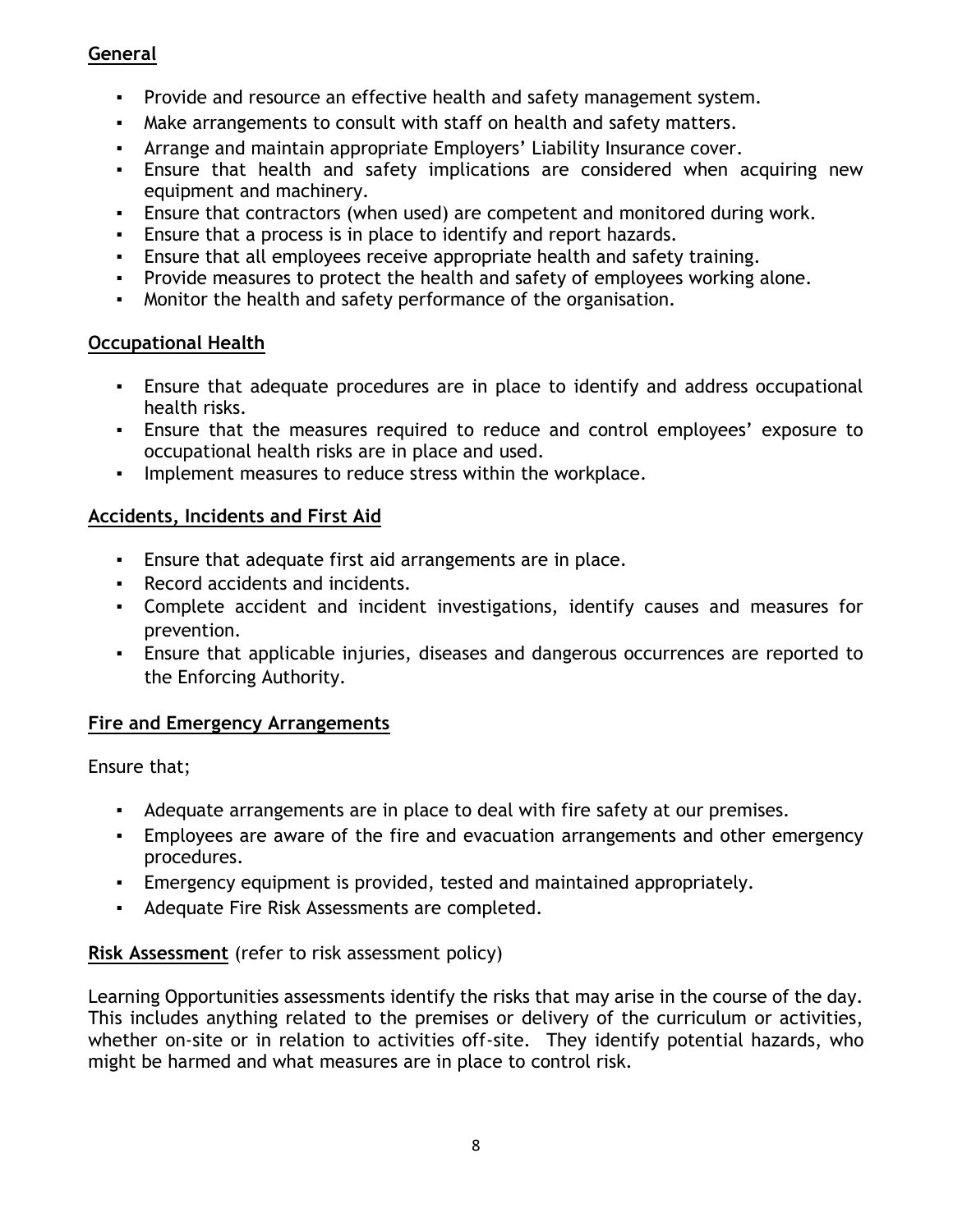#### Ensure that;

- Risk assessments are documented.
- The outcomes of risk assessments are carefully explained to the workforce.

#### **Premises**

- Provide a suitable and safe working environment for staff with adequate welfare facilities.
- Ensure that the fixed electrical installation is adequately installed and maintained.
- Introduce and maintain measures to control and manage the risks from asbestos.
- Ensure good housekeeping standards are instigated and maintained.
- Provide suitable and sufficient maintenance of the facilities provided within the workplace.

# **Equipment**

Ensure that;

- All equipment provided by the school is suitable and properly used.
- All work equipment is adequately maintained and safe.
- Portable electrical appliances are adequately maintained, inspected and tested.
- Appropriate hand tools are provided and maintained.
- Any Personal Protective Equipment (PPE) provided gives suitable protection, is used and that employees are given information, instruction and training on its use.

#### **Substances**

Ensure that;

- All substances are used safely.
- All substances are appropriately stored.

#### **Consultation with staff**

It is a legal requirement to consult with employees on health and safety issues. Health & Safety is an agenda item for staff meetings, and are also used to communicate on health and safety matters and concerns.

# **TRAINING**

Newly appointed staff are given an induction into the School's arrangements for Health & Safety and risk assessments. Raising health and safety awareness is achieved in many ways, from delivering training experiences that are tailored to specific tasks through to holding regular health and safety meetings to discuss concerns and remind staff of their obligations as they carry out their day to day activities. They are also issued with an Employee Health & Safety Handbook giving full details of school policies and procedures. All staff are expected